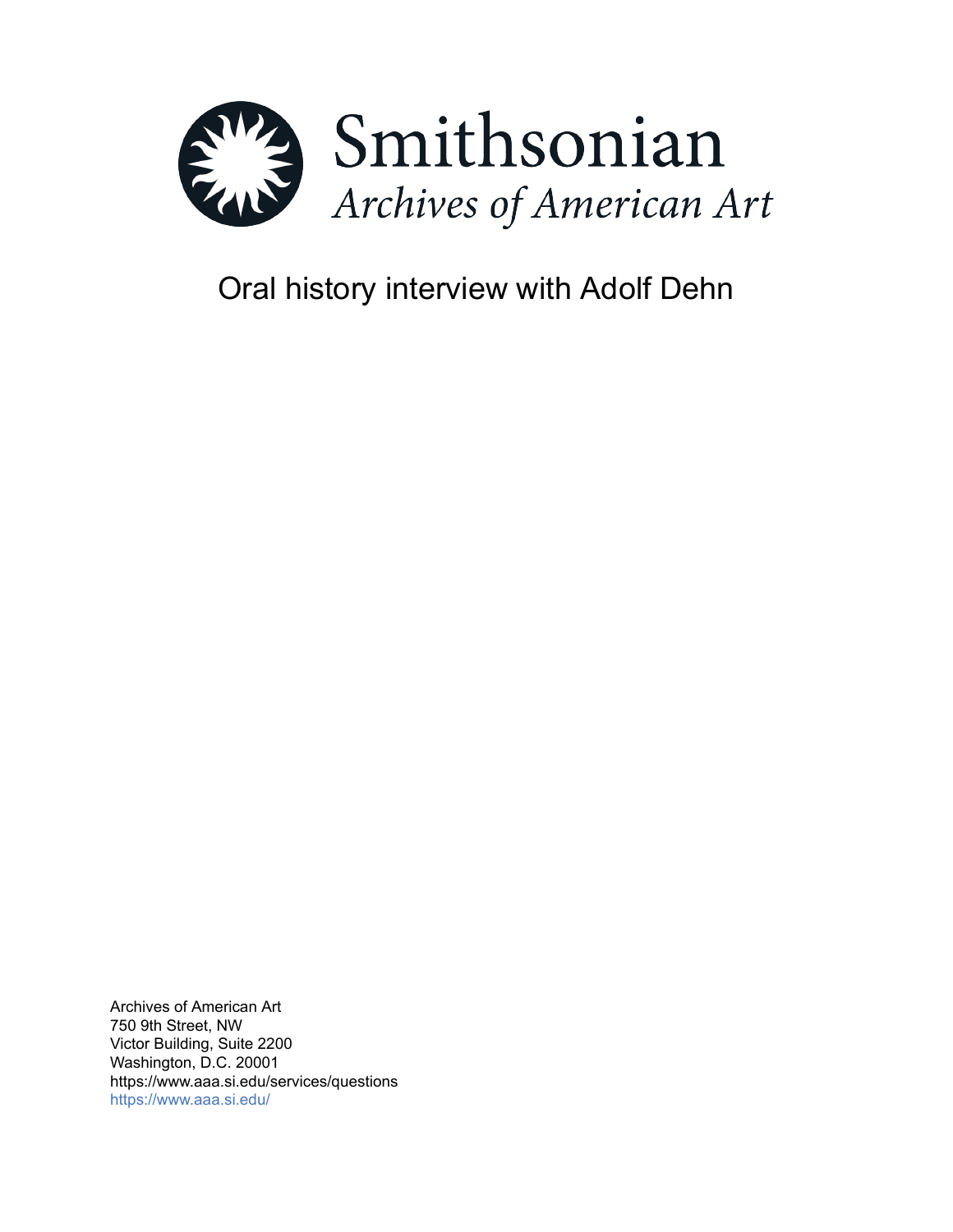# **Table of Contents**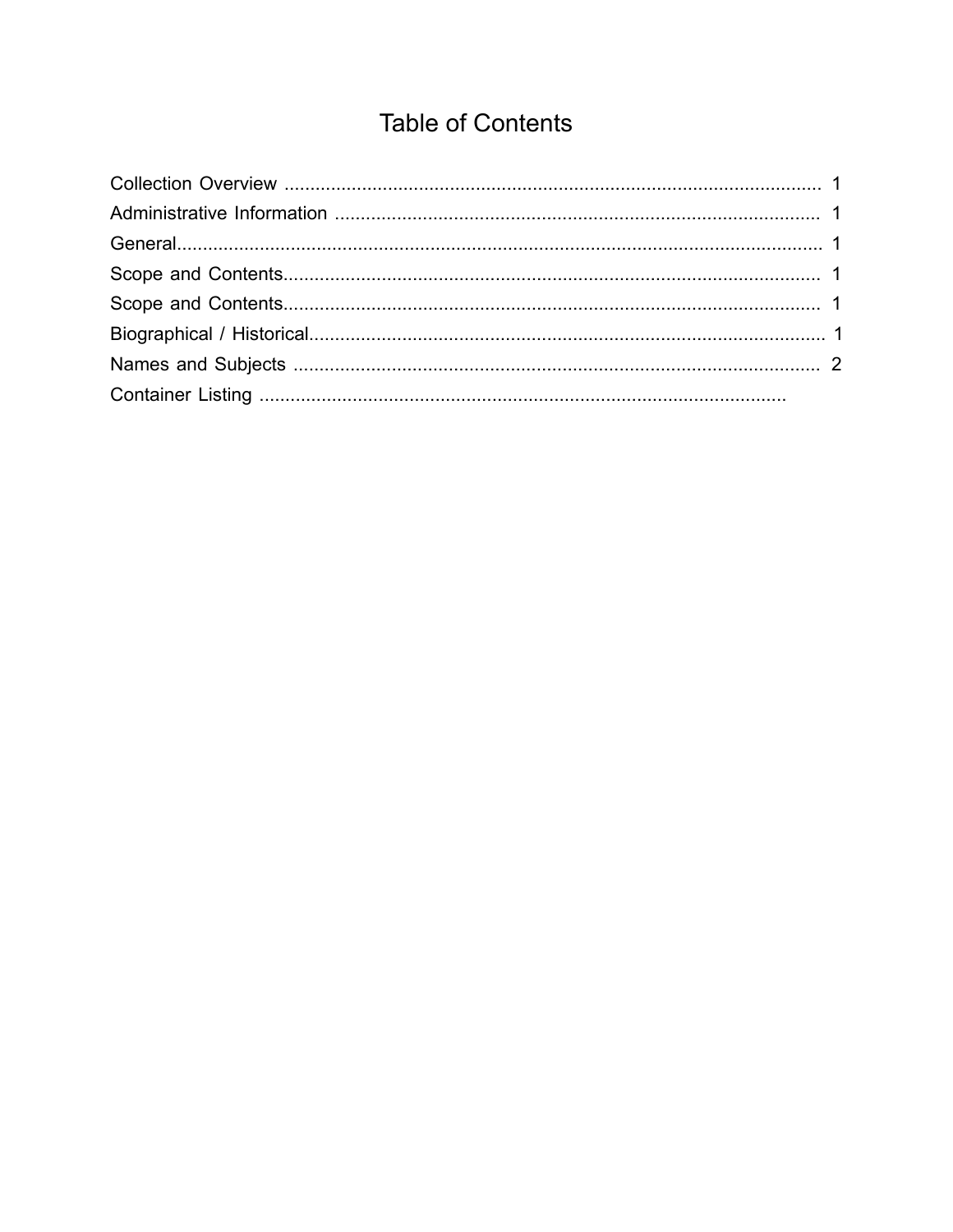#### <span id="page-2-0"></span>**Collection Overview**

| <b>Repository:</b> | Archives of American Art                                                               |
|--------------------|----------------------------------------------------------------------------------------|
| Title:             | Oral history interview with Adolf Dehn                                                 |
| Date:              | 1963 January 23-1964 February 29                                                       |
| Identifier:        | AAA dehn63                                                                             |
| Creator:           | Dehn, Adolf, 1895-1968 (Interviewee)<br>Seckler, Dorothy Gees, 1910-1994 (Interviewer) |
| Extent:            | 50 Pages (Transcript)                                                                  |
| Language:          | English.                                                                               |

# <span id="page-2-1"></span>**Administrative Information**

#### Acquisition Information

These interviews are part of the Archives of American Art Oral History Program, started in 1958 to document the history of the visual arts in the United States, primarily through interviews with artists, historians, dealers, critics and others.

# <span id="page-2-5"></span>**Biographical / Historical**

Adolf Dehn (1895-1968) was a painter and lithographer in New York, New York.

# <span id="page-2-3"></span>**Scope and Contents**

An interview of Adolf Dehn conducted by Dorothy Gees Seckler between 1963 January 23-1964 Febuary 29 for the Archives of American Art.

# <span id="page-2-4"></span>**Scope and Contents**

Dehn speaks of his art training; military service; his drawings for "The Masses," "The Dian," "Playboy," "Broom," "Vanity Fair," and other publications; odd jobs; his European travels; his first wife, Mura Ziperovitch; the influence of Jules Pascin, George Grosz, and Mayan art upon his work; his use of batik, lithography, watercolor, crayon-wash, casein, and gouache; exhibitions as Weyhe Gallery in New York City; and Federal Art Projects. He recalls Arnold Blanch, John Flanagan, Wanda Hazel Gág, Boardman Robinson, and others.

#### <span id="page-2-2"></span>General

Originally recorded on 6 sound tape reels. Reformatted in 2010 as 7 digital wav file. Duration is 4 hr., 4 min.